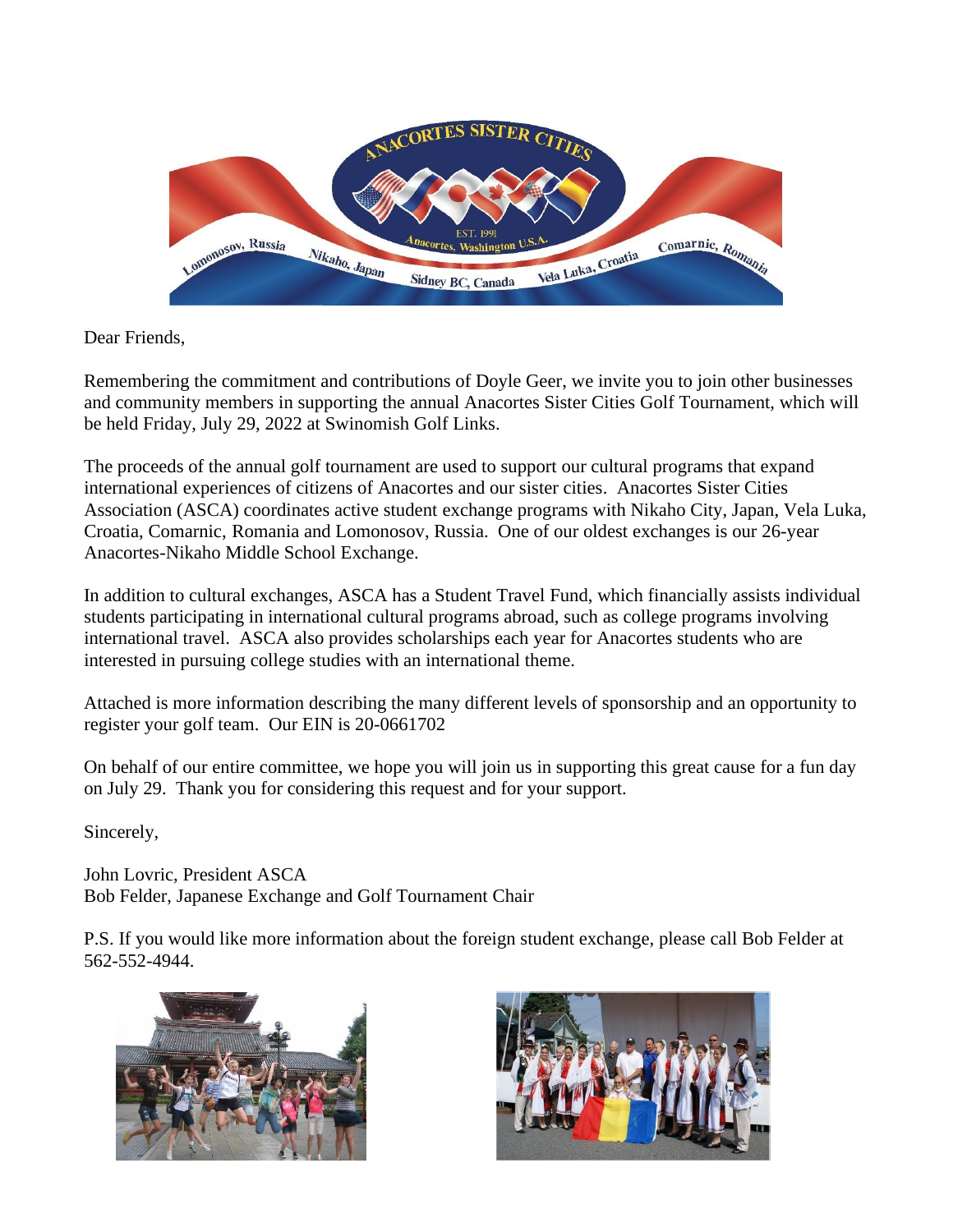

## 2022 Anacortes Sister Cities Golf Tournament July 29, 2022, 10 a.m. Shotgun Sponsorship Commitment and Registration Form

## **Sign me up! I can help you with:**

❑ Ambassador Sponsorship - *\$10,000*

- Up to four foursomes for golf
- A banner with your company logo in a prominent position
- Recognition at pre-tournament and post tournament gatherings
- Your logo on all publications (if committed by May 1st)
- Your logo and recognition in our newsletter and on our Facebook page and website

❑ International Sponsorship - \$5,000

- Up to two foursomes for golf
- A sign with your company logo on it near registration
- Listing on all publications (if committed by May 1st)

❑ International Relations Sponsorship - \$2,500

- One foursome for golf
- A sign with your company logo on it on a snack or beverage cart (Players see this all day!)

❑ Foreign Exchange Sponsorship - \$1,000

- Two golfers
- A sign with your company logo on it at the post tournament dinner
- ❑ Putting Contest or Driving Range Sponsorship \$500
	- Signage with your logo at the area of your choice (please specify on next page) Both areas are complimentary to golfers

❑ Tee or Green Sponsorship - \$200

• Signage with your logo on one golf tee box or green (shared hole sponsorship)